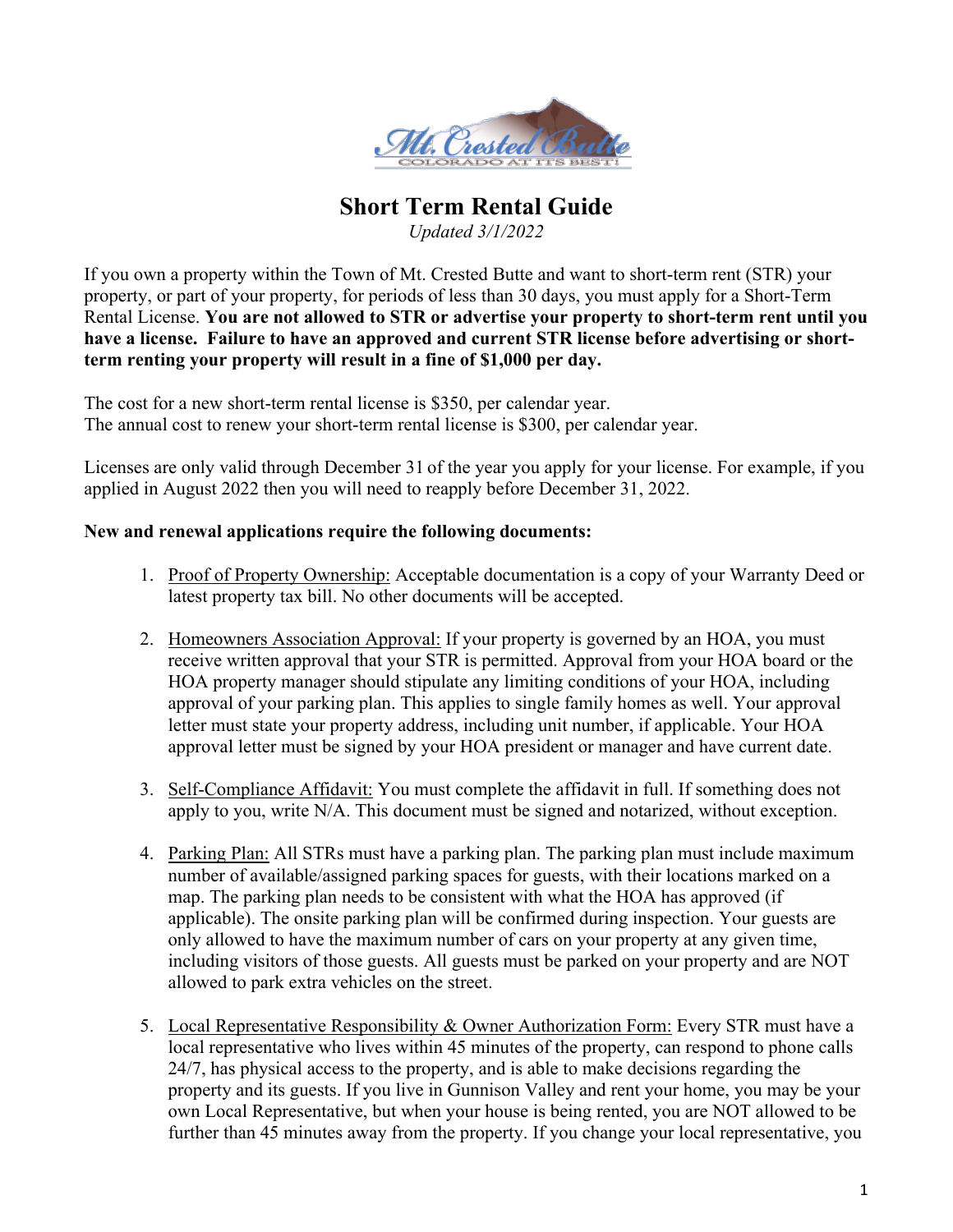must notify the Town within 10 days by submitting a new Local Representative Responsibility and Owner Authorization Form. A photo of the Local Representative's driver's license is required to verify this person lives within 45 minutes of the STR.

6. Good Neighbor Policy**:** You must read, sign, and post the document in the rental unit for guest compliance.

Once you have compiled and completed all your required documents **[click here](https://secure.hostcompliance.com/mount-crested-butte-co/permit-registration/welcome)** to apply for your STR license. If you submit an application that is substantially incomplete, your application will be denied, and you will have to resubmit your application and pay all fees again. Substantially incomplete means you are missing or did not complete at least two (2) of the six (6) required documents.

You will pay your pillow fee when you apply for your STR License online. The pillow fee is based on the maximum number of people, or "pillows" your unit sleeps. 1 pillow = \$10. For example, if your property sleeps eight (8) people, then you'll owe \$80. You will pay the BOLF/Pillow Fee when you pay for your STR license at the end of the application. **Please note that payment via ACH bank transfer takes seven days to post, and the application will not be processed prior to the payment going through.** Credit card payments post immediately.

After you submit your STR application online you must complete the process within 60 days, including scheduling and passing your inspection. Failure to do so will result in your application being denied and you will have to reapply and pay all fees again.

## **Next Steps**

- 1. Inspections: All STRs must be inspected for compliance with STR regulations and building code. Once you have submitted your documents online and paid all license fees you will need to contact the Community Development Department at 970-349-6632 or  $HSheldon@mteb.colorado.gov$  to schedule your inspection. Completing the inspection is required for a new application to be approved. Follow-up inspections will be conducted periodically for renewal applications.
- 2. Personal Property Declaration Form: If your personal property does not exceed more than \$50,000 worth of personal property, you do not need to complete this step. If your property does exceed \$50,000 of personal property, owners must complete the Personal Property Declaration Form, available on the [Gunnison County Assessor's website,](https://www.gunnisoncounty.org/405/Forms-Brochures) and submit it to the Gunnison County Assessor's Office in accordance with the state statutory requirements. The town of Mt. Crested Butte does not require a copy of the personal property declaration form.
- 3. Sales Tax License: If you are short-term renting your unit on your own and not using a thirdparty rental agency (such as VRBO or Airbnb), then you must obtain a [sales tax license.](https://mtcb.colorado.gov/finance/sales-tax-forms/lodging-short-term-sales-tax-form) If you currently have a sales tax license with the Town, you do not need to do anything else. If you have questions please contact Emily Wallick, Finance Assistant at (970) 349-6632 or [ewallick@mtcb.colorado.gov.](mailto:ewallick@mtcb.colorado.gov)